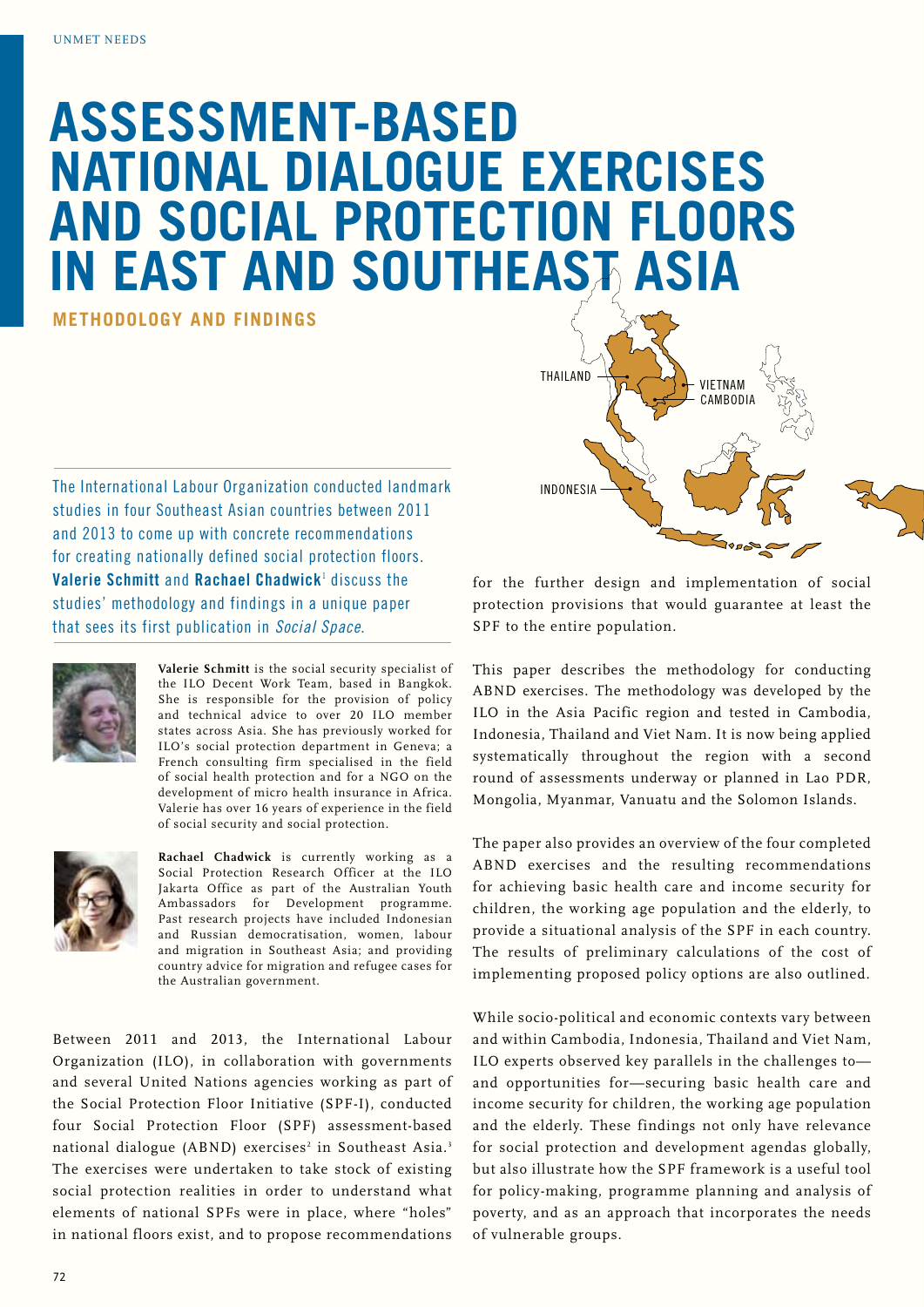#### **What is the SPF and what is its relevance to poverty? 1. What are Social Protection Floors?**

Social protection floors (SPFs) are nationally defined sets of basic social security guarantees that aim to prevent or alleviate poverty, vulnerability and social exclusion. By calling for both demand (transfers) and supply side (services) measures, the SPF adopts a holistic approach to social protection. Countries are encouraged to prioritise the implementation of SPFs both as a fundamental element of their national social security systems and as a starting point for provision of higher levels of protection to as many people as possible, and as soon as possible, in line with growing economic and fiscal capacity.

SPFs should comprise (at a minimum) the following nationally defined set of goods and services or basic social security guarantees:

- Access to essential health care, including maternity care, at a nationally defined minimum level that meets the criteria of availability, accessibility, acceptability and quality;
- Basic income security for children at a nationally defined minimum level including access to nutrition, education, care and any other necessary goods and services;
- Basic income security at a nationally defined minimum level for persons of active age who are unable to earn sufficient income, in particular in the case of sickness, unemployment, maternity or disability; and
- Basic income security at a nationally defined minimum level for older persons.

Defining the components of SPFs as "guarantees" that are defined at the national level establishes a flexibility that makes the achievement of the floor compatible with all possible national social protection systems. The four guarantees set minimum performance or outcome standards with respect to the access, scope and level of income security and health care, rather than prescribing a specific architecture of social protection systems, programmes and benefits.

While not all countries will be able to immediately put in place all components for the whole population, the SPF provides a framework for planning progressive implementation of holistic social protection systems that emphasise linkages and symbiotic relationships between the different SPF guarantees.

The SPF also serves as a tool for the empowerment of vulnerable groups, including women and children, the disabled, the elderly, and people living with HIV/AIDS.

#### **2. SPFs and the international context**

The utility of the SPF approach in combating poverty has been increasingly recognised at the international level since the global financial crisis of 2007-2008.<sup>4</sup> In 2009, the High Level Committee on Programmes of the UN Chief Executives Board adopted the SPF-I as one of several joint initiatives to combat and accelerate recovery from the global economic crisis.<sup>5</sup> The SPF has also been highlighted by the Group of Twenty Finance Ministers and Central Bank Governors  $(G-20)$ , and incorporated as a central pillar of the post-2015 UN development agenda for inclusive development.<sup>7</sup>

Building on this foundation, the International Labour Conference (ILC) adopted Recommendation 202 concerning National Floors of Social Protection (Social Protection Floors Recommendation) at its 101st session in 2012. Recommendation 202 reaffirms the role of social security as a human right and social and economic necessity, and provides guidance to countries in building SPFs within progressively comprehensive social security systems.<sup>8</sup>

#### **3. SPFs in Southeast Asia**

While the Asia Pacific region has made considerable economic progress in the last two decades and lifted millions out of poverty, not all have benefitted from these gains. Millions of people are still poor, deprived of basic rights, and vulnerable to increased risks stemming from global economic crises and climate change. The threat that human development gains made in the past decade may fail to "stick" and begin to reverse, has helped to place social protection high on the policy agenda in the region. At their 67th session in May 2011, member States of the UN Economic and Social Commission for Asia and the Pacific (UNESCAP) passed a resolution on "Strengthening social protection systems in Asia and the Pacific."9 At the 15th Asia and the Pacific Regional Meeting held in Kyoto, Japan, 4-7 December 2011, governments, employers, and workers from the Asia and Pacific Region determined that "building effective social protection floors, in line with national circumstances" was one of the key national policy priorities for the Asia and the Pacific Decent Work Decade.10 The recent adoption by ASEAN member states of the Declaration on Strengthening Social Protection confirms the growing regional importance of social protection.<sup>11</sup>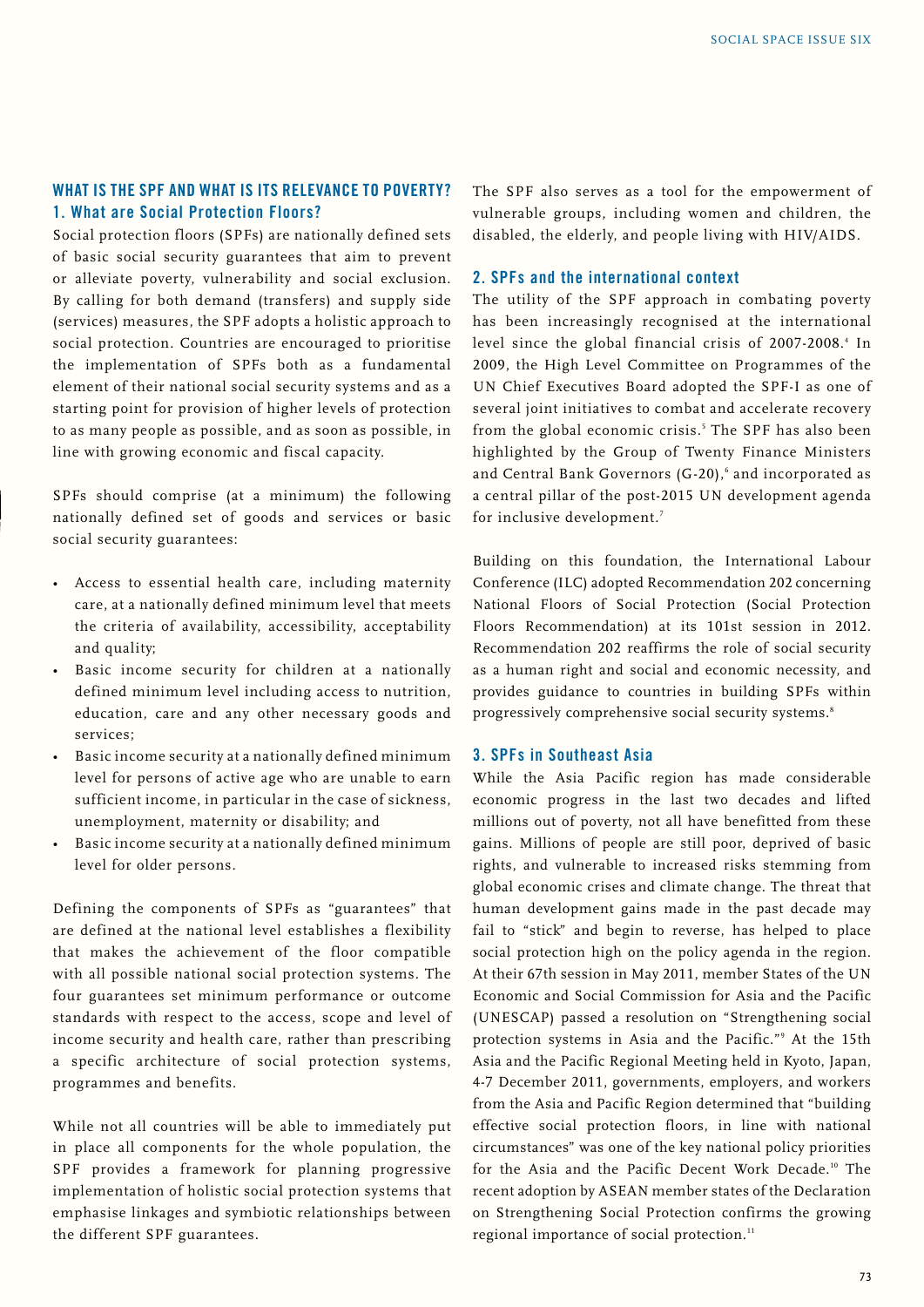#### **SPF objectives exisiting Sp provisions planned sp provisions (strategy) policy gaps implementation issues recommendations Health Children Working age Elderly Four SPF Guarantees Identifying existing situation in the country Identifying policy gaps and implementation issues, addressing which would complete the SPF Priority policy options, to be decided through national dialogue**

### **The Assessment Matrix**

*Figure 1*

#### **The Assessment-Based National Dialogue: Methodology and Results**

In recognition of the need to take stock of existing social protection realities in order to understand what elements of national SPFs are in place and where "holes" in floors exist, the ILO collaborated with governments, social partners, civil society, academics and several UN agencies in the Southeast Asian region from 2011 to 2013 to conduct SPF assessment exercises in Cambodia, Indonesia, Thailand and Viet Nam.

The studies utilised similar methodology, with the common objective of assessing whether the SPF is a reality in the respective countries. Policy gaps and implementation issues were identified and recommendations made for further design and implementation of social protection provisions that would guarantee a SPF for the entire population.

The studies also sought to estimate the projected financial commitment needed in each country to implement proposed policies for closing "holes" in the SPF. As part of the social protection assessments, in each country the ILO Rapid Assessment Protocol  $(RAP)^{12}$  costing tool was used to estimate the cost and affordability of implementing social protection recommendations.

#### **The ABND Methodology**

The ABND approach assists countries to identify and address gaps in their existing social security systems in relation to access and scope of coverage. It uses a participatory approach to identify priority policy options for the successful and coordinated development of nationally defined SPFs. All relevant stakeholders including line ministries, local government bodies, workers' and employers' organisations, civil society organisations, academia, and development partners, are involved from the onset.

ABND exercises involve three main steps: (1) building the assessment matrix, (2) rapid assessment protocol (RAP), and (3) finalisation and endorsement of an ABND report.

#### **Step 1: Building the Assessment Matrix**

The assessment matrix lists and describes existing social security schemes for each of the four SPF guarantees, identifies policy gaps and implementation issues, and provides policy recommendations for further design and implementation of social protection provisions, with the aim of guaranteeing (at a minimum) the SPF to the entire population.

The completed assessment matrix answers the following questions:

- What is the social security situation in the country for each of the four SPF guarantees (access to health care and income security for children, the working age and the elderly)?
- For each guarantee, what are the different schemes? What are the planned schemes?
- For each scheme, what segments/percentages of the population are covered? What are the types of transfers (in cash, in kind, access to services)? What are the levels of benefits?
- Do legislative provisions (or lack thereof) exclude some segments of the population from social protection and/or social security schemes (are there policy gaps)?
- Are some parts of the population excluded in practice (implementation issues related to inclusion/exclusion errors, budgetary constraints or mismanagement)?
- What can be recommended to close policy gaps and solve implementation issues?

To build on the results of the assessment matrix, workshops involving all relevant stakeholders are organised, in addition to bilateral consultations.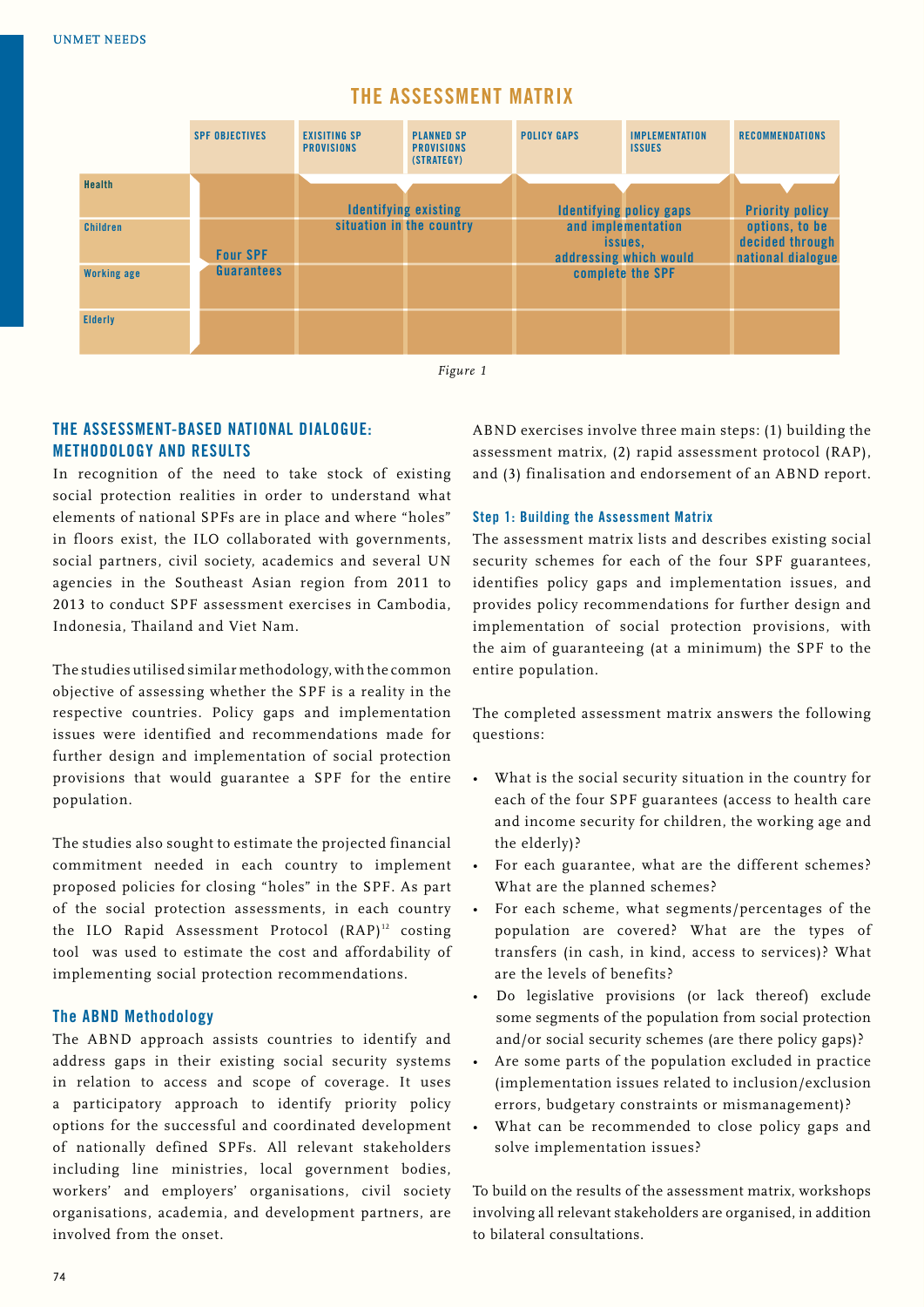**Assessment Matrices in Cambodia, Indonesia, Thailand & Viet Nam 13** Assessment of the social protection situations in each country followed the ABND matrix format, listing and describing existing provisions and policy and implementation gaps, and using them to formulate recommendations against each of the four SPF guarantees.



#### **HEALTH**

The ABND exercise in Cambodia found that high out-of-pocket health expenditures in Cambodia were contributing to impoverishment, indebtedness and forced sale of livelihood assets for the poor and near-poor. Cambodia's National Social Protection Strategy for the Poor and Vulnerable (NSPS-PV) promotes the extension of health protection for the poor and vulnerable through the expansion of health equity funds (HEFs) and community-based health insurance schemes. In line with this objective, the central policy option proposed for the extension of social health protection under the ILO's Financial Assessment of the NSPS-PV was the extension of HEFs to all very poor and poor persons. Membership of HEFs ensures access to free medical services at public health facilities and other benefits that aim to remove secondary barriers to care such as transportation, cost of food for patients and family members during in-patient stays.

The Government of Indonesia committed to achieving universal health insurance coverage, commencing in early 2014, under the 2004 National Social Security System Law and 2011 Social Security Providers Law. Nevertheless, the ABND exercise noted that until this system is rolled out, around 41 per cent of the population remain uncovered by health insurance. Accordingly, the recommendations put forward relate to the form and level of benefits proposed under the new system (e.g., inclusion of some diseases currently excluded from existing schemes such as preventive and curative treatments for HIV), and the extension of benefits to progressively greater segments of the population (scenarios for extension to the very poor, poor, near-poor, vulnerable and informal economy workers).

Like Indonesia, Viet Nam also has committed to achieving health insurance by 2014. The ABND exercise did not identify any policy gaps in the Government's strategy for achieving universal coverage; however the study questioned the feasibility of extending health care coverage to the 40 per cent of the population presently not covered—which mainly comprises informal economy workers—through voluntary insurance. Implementation gaps noted included issues with the quality and availability of healthcare services. Proposals to address implementation gaps included investments on the supply side in terms of staffing, equipment and consumables, and increased insurance subsidies for a large proportion of the uncovered population.

Although Thailand is the only country of the four to have achieved universal health coverage, the ABND exercise identified issues such as unequal distribution of healthcare facilities between rural and urban areas, quality of care issues in rural areas, and lack of coverage for undocumented migrant workers. Furthermore, the laws and institutions governing the health insurance system are fragmented, with some legislative conflicts. While no recommendations were made for additional social protection provisions in relation to health, the Thai ABND report did propose structural reforms and improved operations to make the health insurance system more unified and financially sustainable, including harmonisation of provider payment mechanisms and benefit packages, a legal review to propose solutions to conflicting legislation, and new measures to promote long term financial sustainability such as co-payments for non-essential services.

## *<b>AATT* **CHILDREN**

While the range of existing social protection programmes targeting children varied across the four countries, the ABND exercises identified similar policy and implementation gaps, such as limited programme coverage, supply side issues like quality of education,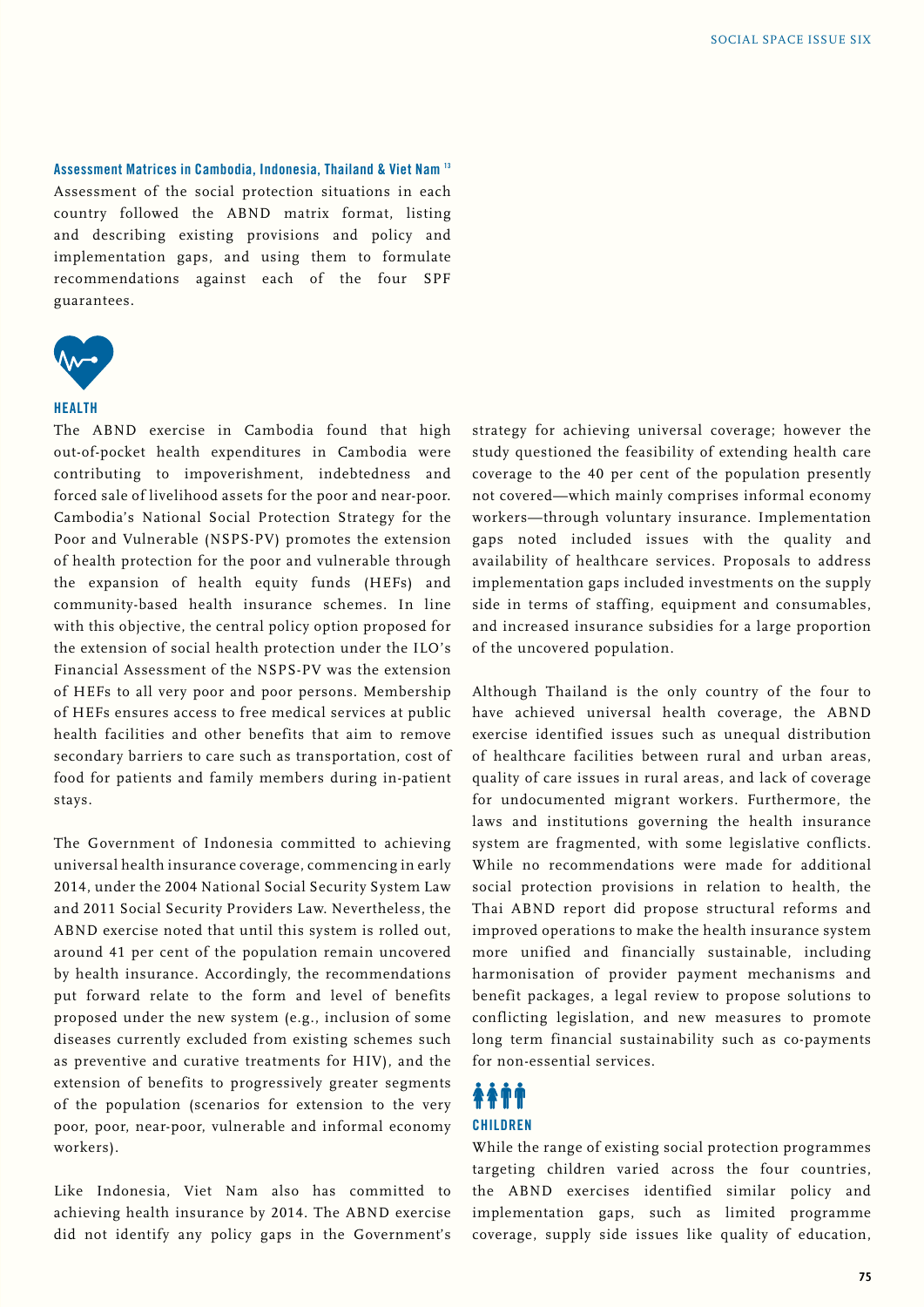and problems with data management and beneficiary targeting. In all countries, the introduction of (or expansion of existing) cash transfer programmes were proposed as a means of achieving income security for children, reducing school dropout rates and fighting against child labour. In Cambodia, cash transfers for pregnant women who are poor, poor children and a universal child allowance were suggested. Similarly, in Indonesia the main recommendations for children were expansion of an existing conditional cash transfer scheme to more areas and recipient households, and calculating the cost of a universal child allowance. Design and implementation of a universal child support grant was also recommended in Thailand, and in Viet Nam both universal and targeted child benefit packages were proposed.



#### **WORKING AGE**

Provisions for the working age population tabled and described during the ABND exercises in Cambodia, Indonesia, Thailand and Viet Nam span a variety of schemes and programmes ranging from social security funds for veterans, public-sector workers and private sector employees, to public works,<sup>14</sup> vocational training and employment creation programmes. Key parallels in policy and implementation gaps among the country case studies and between different schemes were observed. In Cambodia, for example, social assistance and welfare programmes were found to often receive insufficient budget allocation and suffer from limited effectiveness and ad-hoc distribution. Similar problems were identified in Indonesia's vocational and livelihoods training schemes and employment programmes. Challenges to the extension of social security to greater segments of the population, particularly to informal sector workers, were also noted in all countries.

While the ABND matrix in Thailand identified numerous schemes providing income security for the working age population, the many co-existing schemes were found to contribute to inefficiencies and administrative burdens.

Furthermore, as in Indonesia, the almost total absence of social security coverage for informal workers was identified as a significant gap in income security for the working age population. The same problem was highlighted in Viet Nam; unemployment insurance and maternity protection is available only to a minority of workers in formal employment, limited to workers in formal enterprises of ten workers or more. This leaves approximately 90 per cent of the working age population with protection in case of unemployment. There is also no general income support for informal workers in Viet Nam, who comprise almost 70 per cent of workers.

Recommendations for achieving income security for the working age population in each country primarily related to the extension of existing, or introduction of new social security benefits, and improving linkages between employment creation programmes and social security schemes. In Indonesia, the establishment of a public works guarantee linked with vocational training was proposed for the informal sector. In Thailand, a combined benefit package comprising income support measures and mechanisms to increase employability and/or access to markets was suggested—this would involve an improved vocational training system and introduction of links between social protection and employment schemes. The ABND exercise in Viet Nam proposed an employment guarantee scheme for 100 days per household per year, including social assistance for those who are unable to work and access to training and employment services to facilitate return to work and creation of micro-enterprises. In Cambodia, in order to align with the NSPS-PV strategic objective of addressing seasonal employment, a nationwide public works programme targeting poor households, comprising 80 paid workdays per household, was proposed.

Each of the ABND exercises also identified shortcomings in social protection coverage for the disabled under existing schemes targeting the working age population. To address these deficiencies, additional measures were proposed. In Thailand, an increase to the Universal Non-Contributory Allowance for People with Disabilities was recommended; likewise in Indonesia, the extension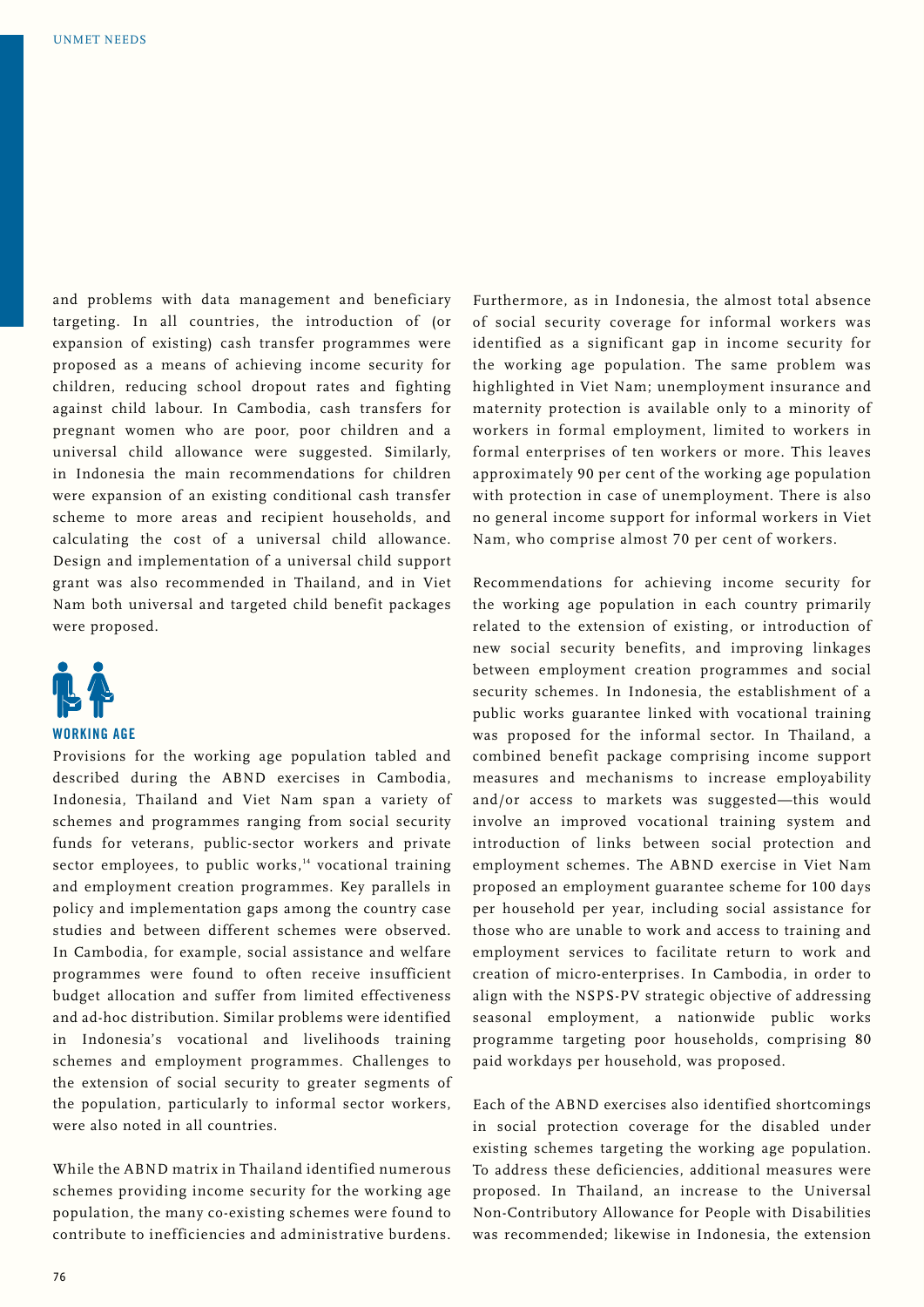## **"The threat that human development gains made in the past decade may fail to 'stick' and begin to reverse, has helped to place social protection high on the policy agenda in the region."**

of the existing non-contributory pension scheme to all people with severe disabilities was suggested. In Cambodia and Viet Nam, where disability is a major issue (affecting 1.4 per cent and 3.7 per cent of the respective populations), recommendations included a means-tested pension for the disabled in Cambodia, and the inclusion of social assistance for those unable to work in Viet Nam's proposed employment guarantee scheme.

The ABND recommendations in Thailand and Cambodia also included the introduction of maternity benefits in the form of cash transfers to poor women who are pregnant (in Cambodia) and to women working in the informal economy who have just given birth (in Thailand). These proposed maternity benefits aim to compensate for loss of income during pregnancy and after delivery, to improve the health and nutritional status of mothers and newborn children, and to encourage (in the case of Thailand) an increase in fertility rates.

# **ELDERLY**

Common to all country ABND matrix results, was the finding that an insufficient proportion of the population was covered by old age benefits, which are limited for the most part to private sector and public service employees. Benefits, where they do exist, were found to be insufficient for achieving income security. In Indonesia for example, close to 90 per cent of all citizens are not covered by an old age benefit; and the lump sum payments received by pensioners in the private sector were found to provide inadequate protection. Lump sum benefits provided to pensioners under Section 40 of Thailand's Social Security Act (a voluntary contributory scheme for informal sector workers) were likewise found to provide inadequate long-term protection, and old age pension levels will also be very low for some categories of formal sector workers due to low contribution rates. While Thailand also has a Non-Contributory Allowance for Older People not insured under other schemes, challenges to registration were identified, particularly for elderly persons living in remote areas, and protection has been limited by the absence of any automatic indexation of the benefit.<sup>15</sup>

National pension coverage is also very low in Cambodia where only public-sector workers receive old age pensions. While a social security pension for the private sector is legislated for (though as yet not implemented), informal sector workers remain uncovered, resulting in high old age labour participation rates. In Viet Nam, a compulsory pension insurance scheme covers approximately 18 per cent of the workforce; other targeted social assistance programmes provide benefits for elderly persons aged 80 years and above and poor elderly aged 60 years and above and who have no relatives to rely on. The majority of informal sector workers have no protection in old age. Those elderly who are entitled to social pensions receive benefits below both the rural and urban poverty lines.

Recommendations stemming from the four ABND exercises accordingly focused on increasing benefit levels of and access to old age pensions. In Indonesia, the extension of a non-contributory pension to all vulnerable elderly was recommended, as was the establishment of a universal old age pension. Several options ranging from targeted to universal pensions were also proposed in Cambodia and Viet Nam. In Thailand, it was suggested that the Non-Contributory Allowance for Older People should guarantee a certain level of income security through indexation of benefits against inflation or expression as a percentage of the poverty line.

The ILO RAP model is only suitable for assessing the cost of introducing the first type of recommendations. To facilitate the calculation process, broad policy recommendations were translated into specific policy options or scenarios. For instance, to calculate the cost of establishing a child support grant in Thailand, it was necessary to choose a number of parameters, such as:

- Is it a universal or targeted child allowance?
- Will it target poor children, very poor children, or other specific groups?
- Which age groups are eligible (0-3 years of age, 0-6, or 6-11)?
- What is the monthly amount of the allowance?
- Is the allowance limited to a number of children per household?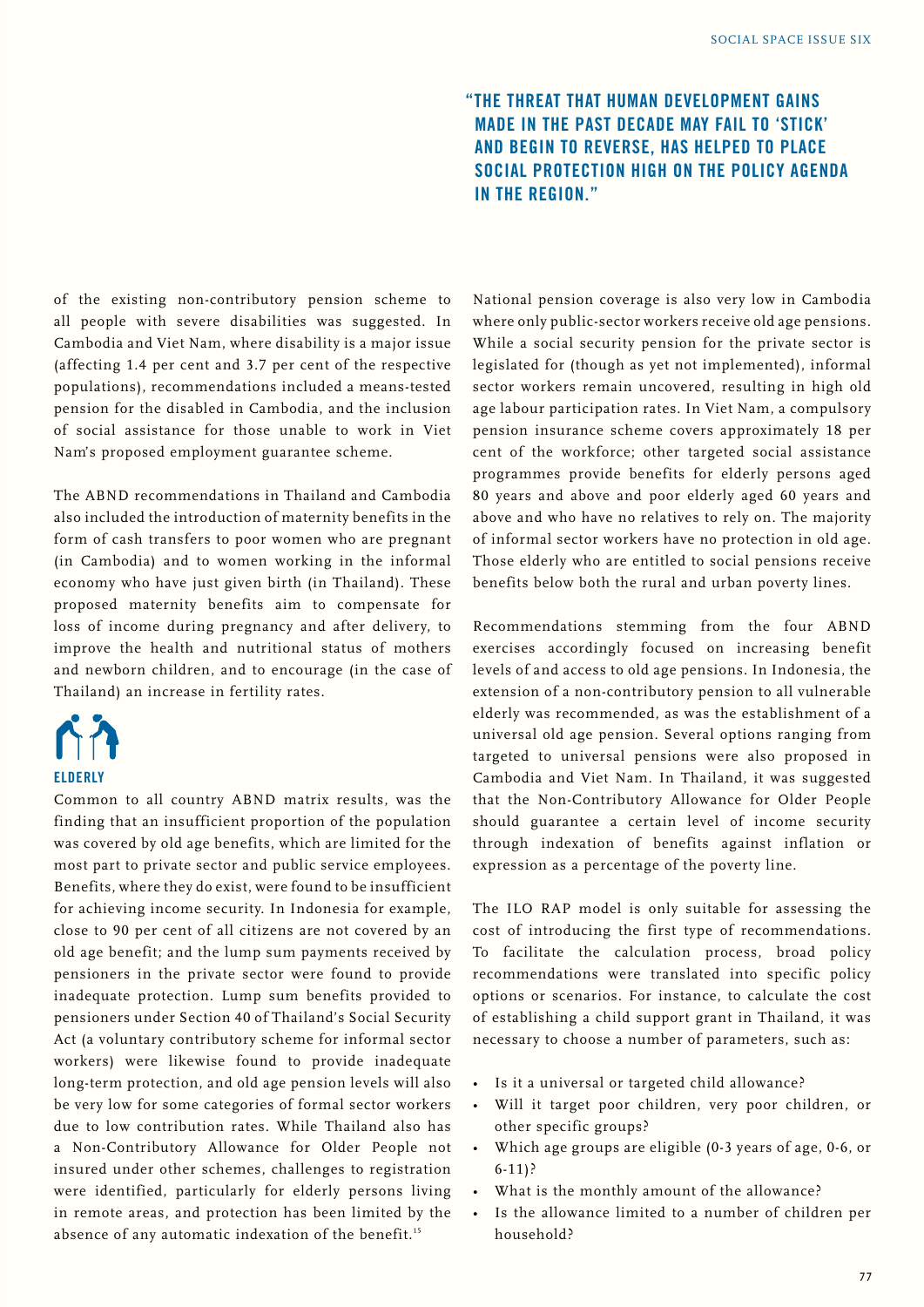#### **From Step 1 to Step 2 (the Rapid Assessment Protocol)**

Recommendations produced by the ABND exercise may be of two types:

- **i. Recommendations related to the expansion of the SPF:**
	- **Coverage (number of people/ geographic);**
	- **Levels of benefits of existing non-contributory schemes; or**
	- **Introduction of new non-contributory programmes.**

**ii. Recommendations for:**

- **New or expanded mandatory or voluntary social insurance (e.g., establish an unemployment insurance system);**
- **The operation of and coordination between schemes (e.g., improve targeting mechanisms); or**
- **Qualitative recommendations (e.g.,improve the education system).**

*be calculated using the ILO RAP model.*

*The cost of implementing this kind of recommendation can* 

*Calculating the cost of implementing this kind of recommendation requires in-depth studies (beyond the ABND exercise).*

## **ILO Rap model structure**



In the first type of sheets (blue), a range of data was entered, including population data per single age and sex, together with population projections; male and female labour participation rates per age group; the economically active population; various economic indicators such as inflation rate, minimum wage, poverty line, GDP growth (used to calculate the cost of social protection provisions and to express the cost as a percentage of GDP); and information on government budget (used to express the cost estimates of proposed policy options as a percentage of government expenditure).

On the second type of sheets (green) each policy option was elaborated, with a choice of detailed parameters, and data from the first set of sheets was used to calculate the cost of introducing the policy options.

Sheets of the third type (red) present the final results of the RAP model. In all countries, several combined SPF benefit packages were developed and presented, including a choice between "low" and "high" cost packages, thus providing governments with several options. The results of the cost calculations and projections were expressed in national currency, as a percentage of GDP and as a percentage of government expenditure.

Preliminary fiscal space analysis was also conducted by adding the cost of the combined scenarios to the government budget, resulting, in most cases, in an unbalanced budget. Options to create fiscal space and finance the proposed policy options were also discussed.

The ILO RAP model is only suitable for assessing the cost of introducing the first type of recommendations. To facilitate the calculation process, broad policy recommendations were translated into specific policy options or scenarios. For instance, to calculate the cost of establishing a child support grant in Thailand, it was necessary to choose a number of parameters, such as:

- Is it a universal or targeted child allowance?
- Will it target poor children, very poor children, or other specific groups?
- Which age groups are eligible (0-3 years of age, 0-6, or 6-11)?
- What is the monthly amount of the allowance?
- Is the allowance limited to a number of children per household?

#### **Step 2 – Rapid Assessment Protocol (RAP) Model**

After transforming broad policy recommendations into policy options or scenarios, the costs of proposed social protection provisions were estimated and forecast over a ten-year period using the ILO RAP model. This costing exercise aimed at providing an evidentiary basis for discussions on available fiscal space and government budget re-allocations, in turn helping with the prioritisation of possible social protection policy options.

ILO RAP model is an Excel tool including three types of sheets (refer to Figure 2).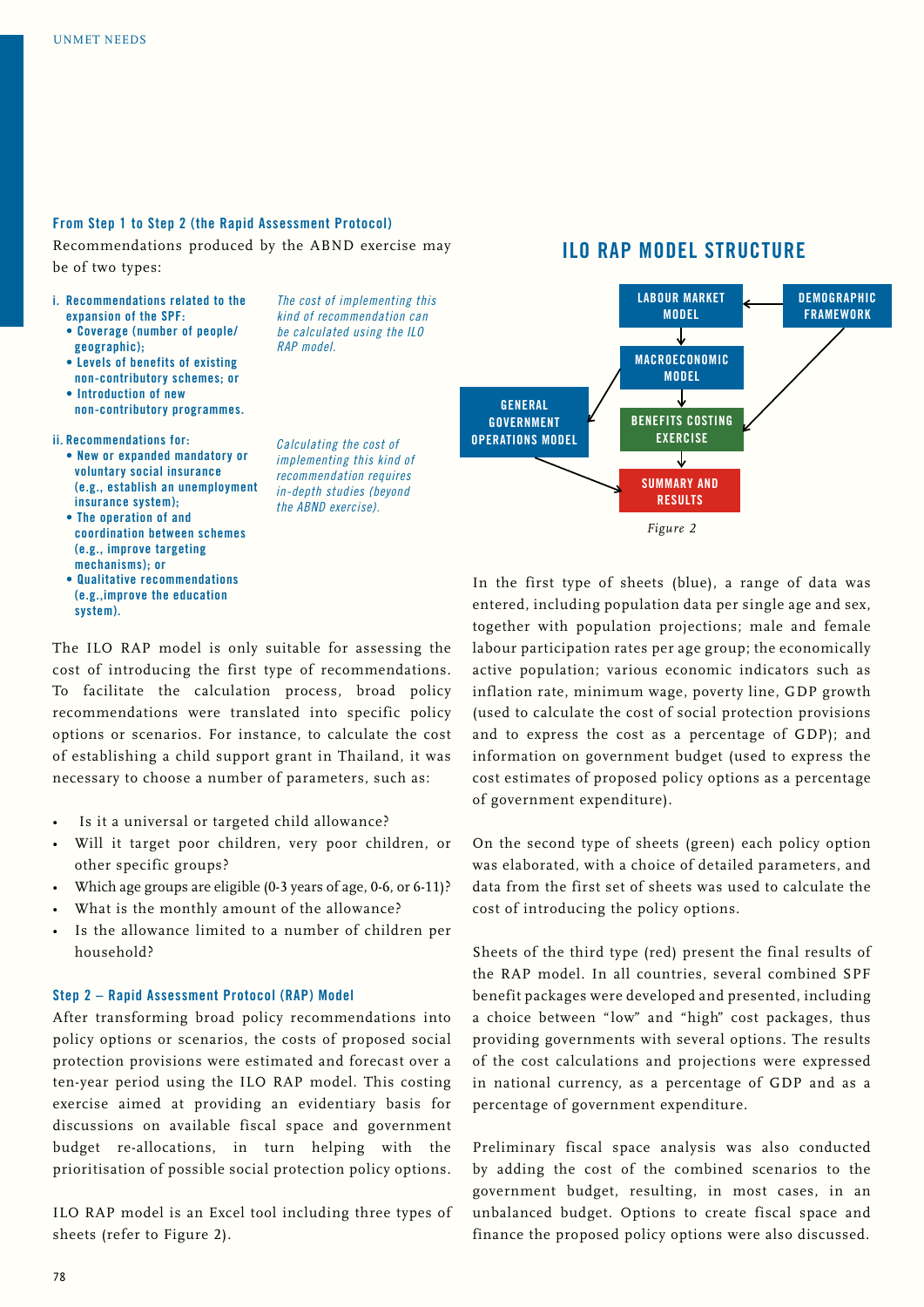#### **Applying the RAP tool in Cambodia, Indonesia, Thailand and Viet Nam**

For each of the ABND recommendations that were translated into policy options/scenarios in each respective country, the RAP tool was used to calculate the cost of implementing the proposals as stand-alone initiatives, as well as part of consolidated packages to close the SPF. Results of the costing exercise for consolidated packages are presented below (for a full explanation of the policy options and scenarios listed below, refer to the reports in their entirety, as referenced in Endnote 3):



#### **CAMBODIA**

In Cambodia, individual policy proposals were calculated, on the basis of which the following combined low and high benefit packages were proposed<sup>16</sup> (see report in Endnote 3 for explanation of *options*):

- **Low combined benefit package**: a maternity benefit targeting poor pregnant women (option 3); a cash transfer for poor children aged 0–2 (option 4); a Public Works Programme (PWP) targeting 10 per cent of extremely poor households (option 6); the extension of HEFs to all poor households (option 8); an old age pension for elderly poor aged 65 and above (option 10); and a disability pension for the poor (option 12).
- **High combined benefit package**: a universal maternity benefit (option 3u); a universal child allowance for children aged 0–2 (option 4u); a PWP targeting 10 per cent of poor households (option 7); the extension of HEFs to all poor households (option 8); a universal old age pension for elderly aged 65 and above (option 10u); and a universal disability pension (option 12u).

Based on these two combinations, the cost of a complete SPF package for Cambodia was projected at **between 0.4 per cent and 2.4 per cent of GDP by 2020**.



*Cost estimate of low and high combined benefit packages in percentage of GDP. Source: Hennicot, J-C., ILO RAP model for Cambodia, 2012.*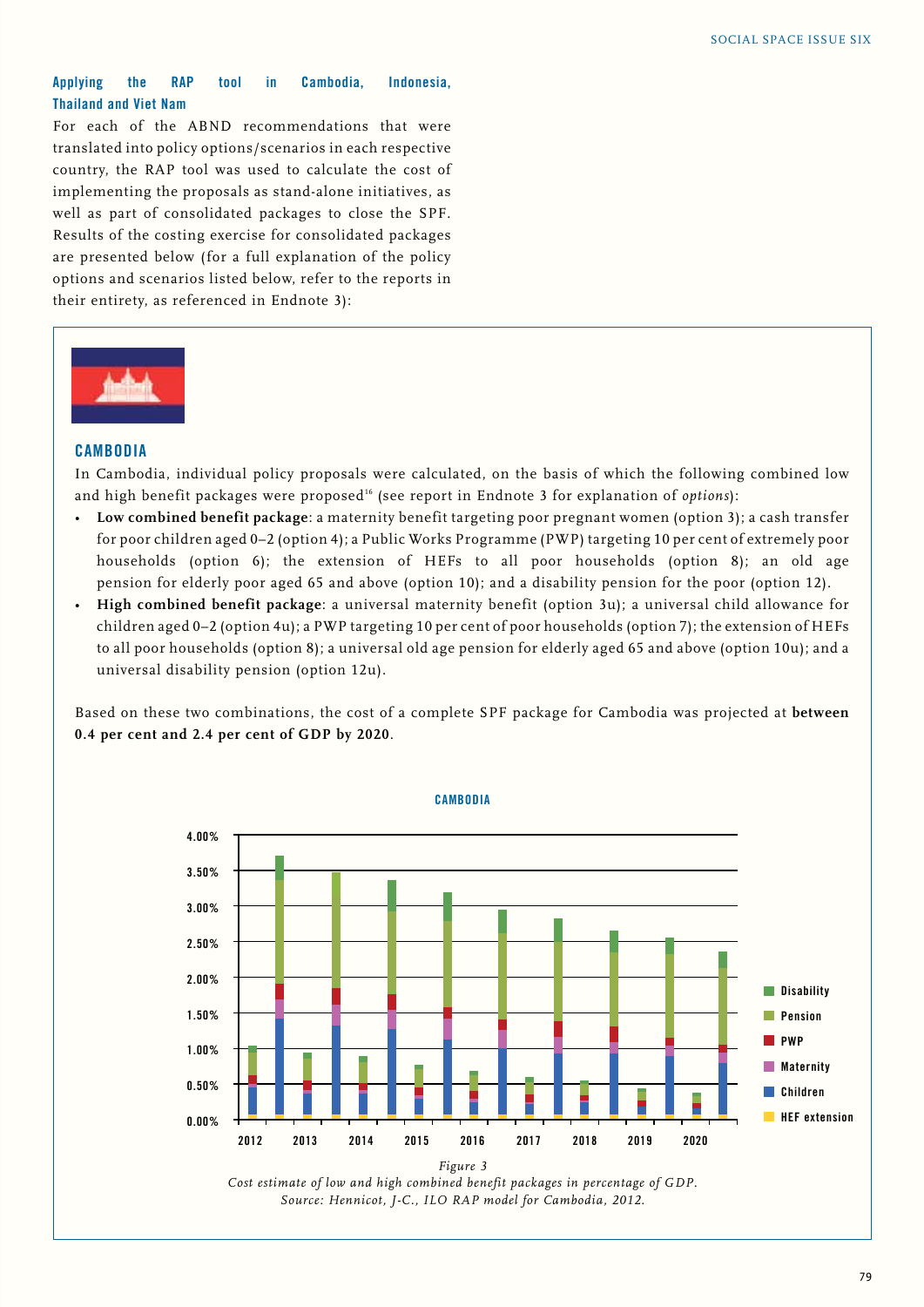#### **INDONESIA**

For the Indonesian costing exercise, two possible combinations of schemes were proposed—a "low" and a "high" scenario comprising consolidated packages of proposed benefits<sup>17</sup> (see report in Endnote 3 for explanation of *scenarios*):

- **Low combined benefit package**: extension of health insurance to all poor and vulnerable at third class moderate level (health scenario 1); preventive HIV treatment for the most at-risk population and curative care for all people living with HIV/AIDS, including mother to child transmission protocols (health scenarios 6 and 8); extension of the cash transfer programme to all poor children (children scenario 1); establishment of a PWP linked with vocational training targeting 25 per cent of informal economy workers by 2020 (working age scenario 1); extension of non-contributory disability allowance to all people with severe disabilities (elderly and disabled scenario 1); and extension of a non-contributory pension to all vulnerable elderly aged 60 years and above (elderly and disabled scenario 2).
- **High combined benefit package**: provision of first class health insurance benefits to the entire informal economy population (health scenario 5); preventive HIV treatment for the sexually active population and curative care for all people living with HIV/AIDS, including mother to child transmission protocols (health scenarios 7 and 8); establishment of a universal child allowance (children scenario 3); establishment of a PWP linked with vocational training targeting 25 per cent of informal economy workers by 2020 (working age scenario 1); extension of the non-contributory disability allowance to all people with severe disabilities (elderly and disabled scenario 1); and establishment of a universal pension for all elderly aged 55 years and above (elderly and disabled scenario 3).

Based on these two combinations, completing the SPF in Indonesia was calculated to cost **between 0.74 per cent and 2.45 per cent of GDP by 2020**.



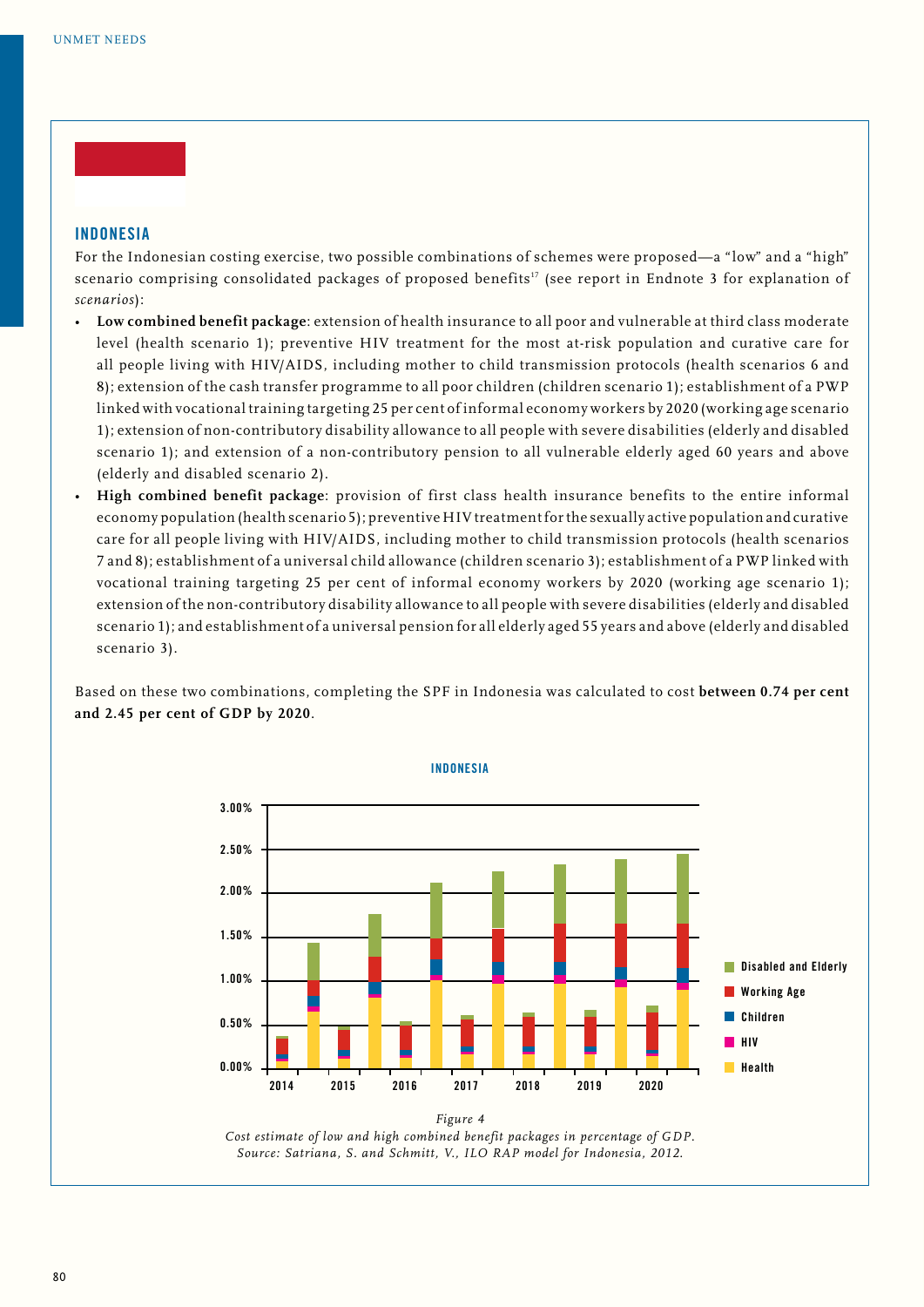#### **THAILAND**

As in the Indonesian and Cambodian costing exercises, a "high" and a "low" scenario for combining proposed schemes were considered in Thailand<sup>18</sup> (see Endnote 3 for explanation of *scenarios*):

- Low combined benefit package: establishment of a universal child support grant for all children aged 0-3 (children scenario 1); introduction of a maternity allowance for all women working in the informal sector, a sickness benefit for all informal economy workers, a vocational training programme for informal economy workers including an allowance for the poor, and an increased disability allowance benefit (working age scenarios 1, 2, 3 and 4); and indexation of benefits under the government's universal non-contributory old age allowance (old age scenario 1).
- High combined benefit package: establishment of a universal child support grant for all children aged 0-12 (children scenario 5); introduction of a maternity allowance for all women working in the informal sector, a sickness benefit for all informal economy workers, a vocational training programme for informal economy workers including an allowance for the poor, and an increased disability allowance benefit (working age scenarios 1, 2, 3 and 4); and an alternative non-contributory allowance for older people with benefits expressed as a percentage of the nationally defined poverty line (old age scenario 2).

Based on the two package options, completing the SPF in Thailand would cost an estimated **0.50 to 1.21 per cent of GDP by 2020.**



*Figure 5 Cost estimate of low and high combined benefit packages in percentage of GDP. Source: Schmitt, V., Sakunphanit, Dr. T. and Prasitsiriphol, O., ILO RAP model for Thailand, 2013.*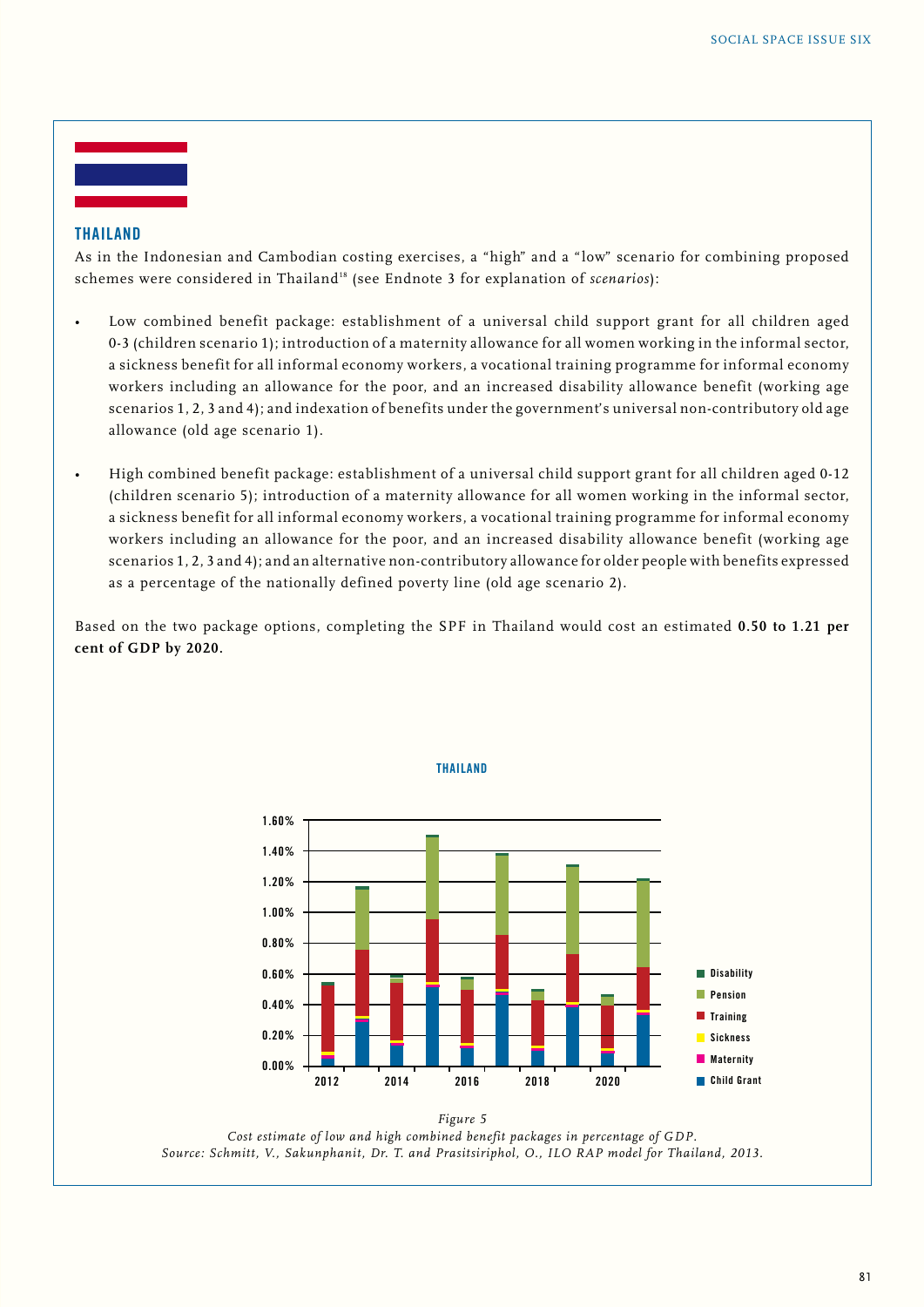

#### **VIET NAM**

In Viet Nam, costing exercises were carried out for four different social protection packages comprising different combinations of proposed benefits. The "high" and "low" scenarios for combining proposed schemes are summarised below<sup>19</sup> (see report in Endnote 3 for explanation of *scenarios*):

- **Low combined benefit package:** a targeted child benefit for all poor children limited to two children per family (scenario 2b); a targeted old-age pension benefit at the level of the poverty line for all uncovered elderly (scenario 1); and an employment guarantee scheme of 100 days per household per year combined with social assistance for those who are unable to work plus employment and training services including training allowances to facilitate return to employment and creation of micro-enterprises (working age scenario).
- **High combined benefit package**: a universal child benefit (scenario 1); a universal old-age pension, with reduced benefit level if receiving a pension from the contributory social insurance scheme (scenario 2); and an employment guarantee scheme of 100 days per household per year combined with social assistance for those who are unable to work plus employment and training services including training allowances to facilitate return to employment and creation of micro-enterprises (working age scenario).

Based on the two package options, closing the SPF in Viet Nam would cost an estimated **1.98 and 6.06 per cent of GDP by 2020**.



#### **viet nam**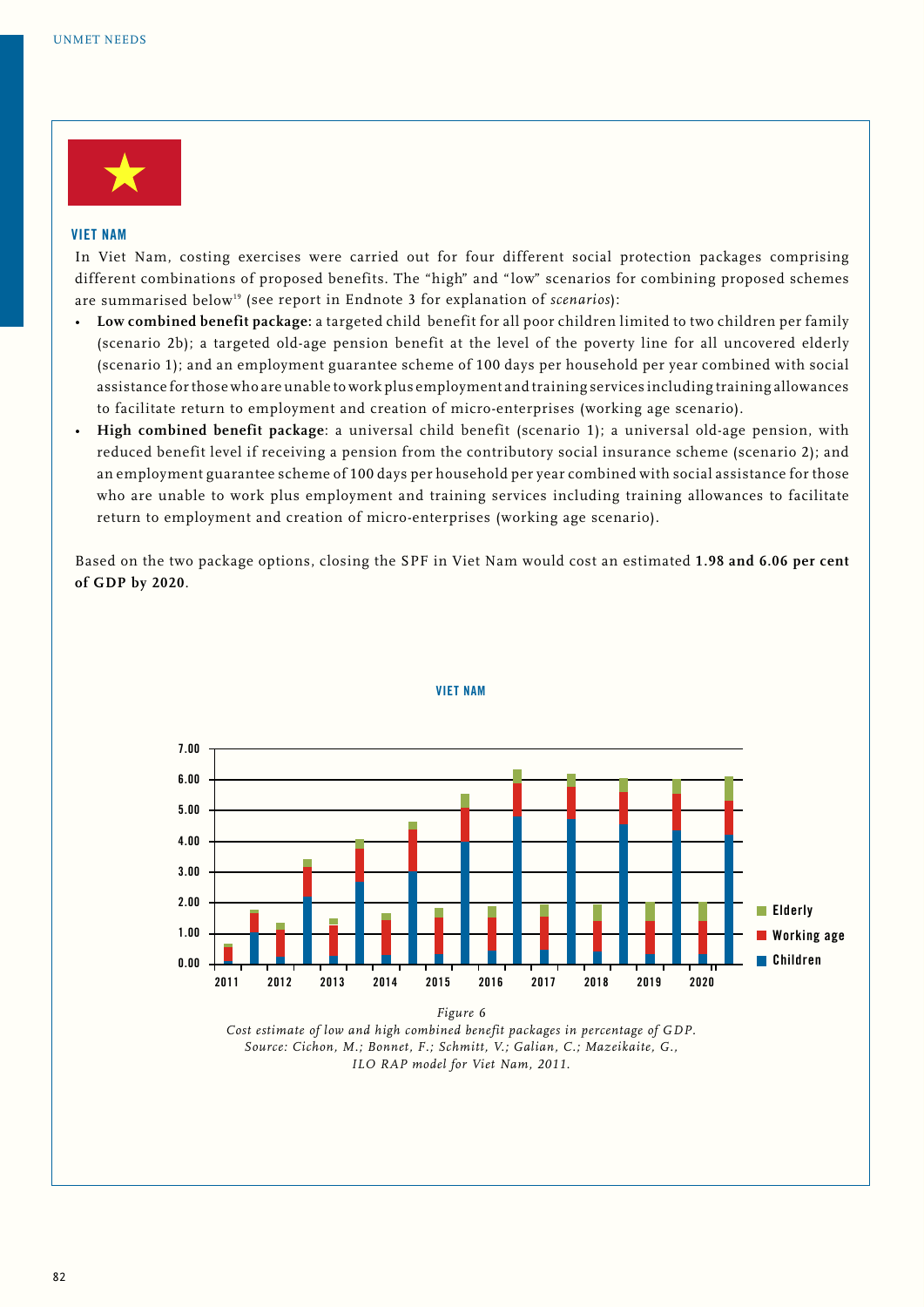#### **Affordability and Fiscal Space**

The ABND exercises additionally included some preliminary analysis of the affordability of the proposed recommendations.

The social protection schemes proposed as a result of the ABND exercises are feasible only if and when the country concerned can afford to fund new social protection benefits. Affordability is assessed by calculating the cost of the new social protection schemes and comparing it with GDP. If the estimated cost of implementing a proposed social protection scenario is 1 per cent of GDP for instance, it may be argued that the country in question can afford to extend the additional social protection benefits.

Depending on policy choices and the social model of the country, additional expenditures may be:

- Fully financed through social contributions (made by workers and employers);
- Fully or partially financed from government budget. In such cases it is important to assess whether the government can afford these additional expenditures, i.e. whether there is sufficient fiscal space.

Fiscal space is defined for the purposes of this exercise as the budgetary capacity of a government to provide resources for a desired purpose without jeopardising the sustainability of its financial position or the stability of the economy. In cases where budgetary capacity is not sufficient, the government may create additional fiscal space by raising corporate income tax, value added tax or personal income tax, borrowing from international institutions or markets, or cutting down on low priority expenses. However, borrowing beyond a certain extent has to be carefully considered, as it may compromise macroeconomic sustainability in the long term.

One of the recommendations included in the assessment report for Viet Nam, for example, is to gradually increase personal income tax to about 1.3 per cent of GDP and increase VAT by about 1 percentage point, which might be sufficient to generate the resources estimated to be required for closing the SPF financing gap, while keeping the overall government deficit at a projected level of 3 per cent of GDP.

#### **Step 3: Finalisation and Endorsement of the ABND Reports**

Subsequent to formulation of the social protection recommendations and their costing using the RAP model, proposals were shared with government representatives, workers, employers, and civil society organisations with a view to technically validating the report and receiving political endorsement.

Technical validation includes the confirmation of the description of the social security situation (the assessment matrix), endorsement of the proposed socal protection scenarios and validation of the parameters and assumptions used in the cost calculations. The technical validation process can be quite lengthy and time consuming, given the number of actors involved (particularly the number of relevant ministries: health, education, labour, social affairs, planning, finance and so on). In Thailand, a national coordination mechanism was helpful in speeding up the process; the National Commission on Social Welfare—which includes representatives of all relevant line ministries coordinated and compiled all technical comments on the draft report.

While stakeholders involved in the technical validation process may have some influence, they may not be in a position to make final decisions on future or additional social protection provisions. As such, political endorsement was also necessary to ensure that ministerial level stakeholders would endorse major policy changes.

Furthermore, as the recommendations included in the ABND reports relate to more than one guarantee of the social protection floor, decisions on the most relevant or priority scenarios for a country cannot be made by one ministry alone, but require the approval of several line ministries. Therefore in addition to specific line ministries (health, education, social affairs, labour), it was necessary to secure the support of the respective prime ministers' offices, ministries of finance and ministries of planning.

The endorsement process may involve:

- Bilateral meetings with high level policy-makers to explain the recommendations and seek their support;
- Inviting high level policy-makers to write an acknowledgement of the report;
- Organising a high-level launch event for the report with press coverage;
- Developing a number of tools (videos, leaflets) to explain the main recommendations of the report;
- Involving civil society networks, workers' and employers' representatives to advocate for some of the recommendations.

In Thailand, for example, the ILO presented the report to the Minister of Labour, Minister of Social Development and Human Security, Secretary General of the National Economic and Social Development Board (NESDB), the Prime Minister's Office and relevant permanent secretaries. ILO secured their participation in the report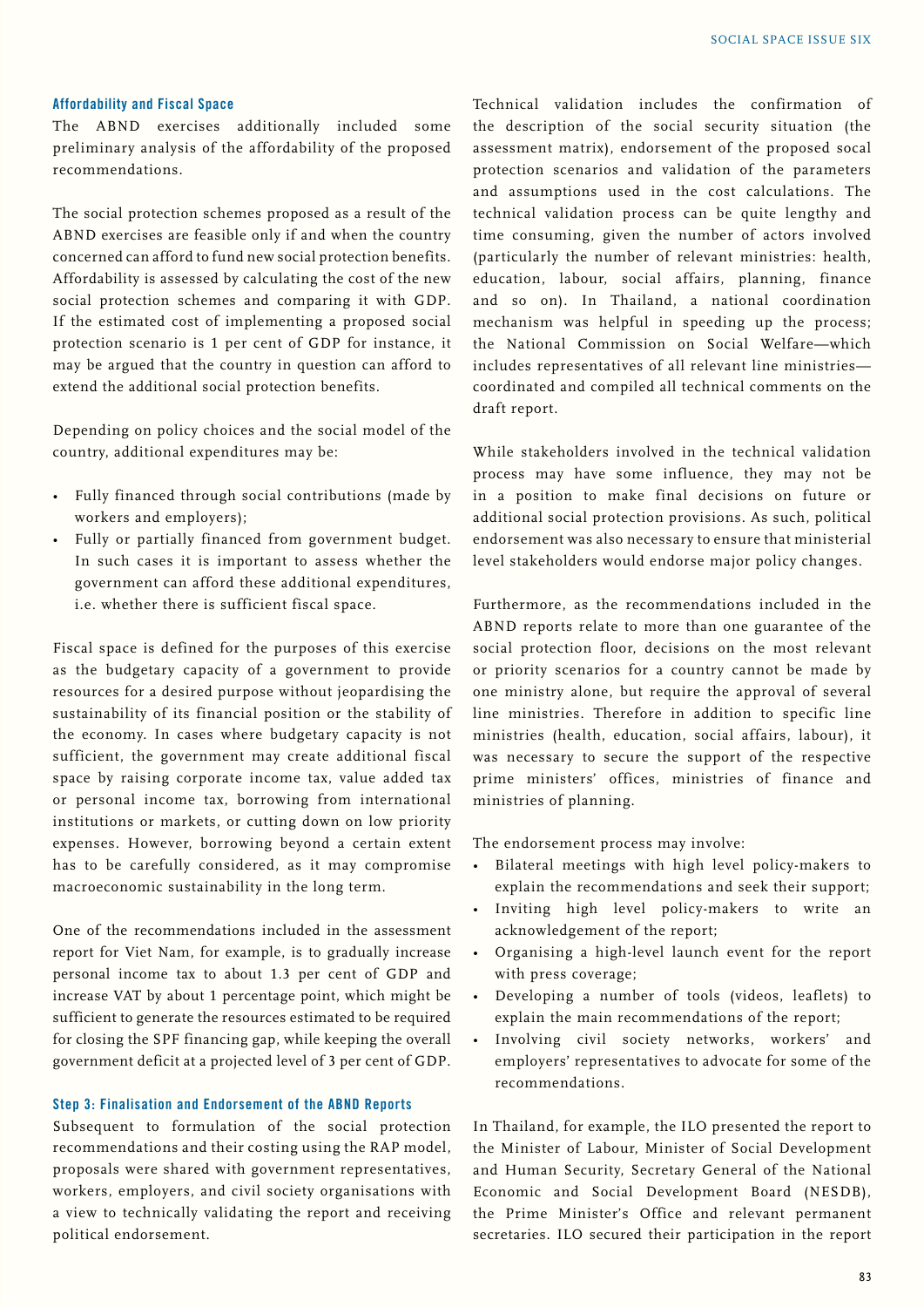launch and their agreement to write an acknowledgement for the report. The report was launched at Government House by the Minister attached to the Office of the Prime Minister, together with the Minister of Labour and the Minister of Social Development and Human Security. More than 300 participants representing the Royal Thai Government, Thai workers' and employers' organisations, civil society, academia, embassies and international organisations attended the event. This major event lent high visibility to ILO's work in Thailand, and paved the way for future collaboration between the UN Country Team in Thailand and the Royal Thai Government in further supporting the recommendations of the ABND report.

In Indonesia, the ILO presented the final report to the Vice Minister of Planning and Development (Bappenas) and gained support from Bappenas for a joint launch of the assessment report on 6 December 2012. The recommendations and cost projections contained in the report were recognised by the government as useful tools to inform ongoing policy discussions in the framework of the implementation of the new social security law (Sistem Jaminan Sosial Nasional, SJSN) as well as the further extension of anti-poverty programmes. Indonesia has consequently become the first ILO member state to pursue concrete follow-up action immediately after the adoption of the ILO Social Protection Floors Recommendation, 2012 (No. 202) at the 101st International Labour Conference. The ILO together with the relevant members of the United Nations Partnership for Development Framework (UNPDF)<sup>20</sup> sub-working group on social protection are now using the assessment report to advocate for government endorsement of some of the recommendations. Some progress has already been achieved with the inclusion of the ABND report's recommendations on HIV-sensitive social protection in the Health Ministry's strategy to combat HIV and AIDS. In addition, Bappenas requested the publication of 500 additional copies of the report for wide dissemination across line ministries and provincial governments.

#### **Conclusion**

The ABND exercises carried out in Cambodia, Indonesia, Thailand and Viet Nam produced useful baseline surveys of the social protection situation in each country, in turn enabling identification of policy and implementation gaps in line with the four guarantees of the social protection floor, as set out in ILO Recommendation 202. The assessment matrices informed the development of both policy proposals and costing models for implementing measures to close social protection gaps in each country. While these products – the ABND matrix, list of implementation/policy gaps, policy proposals, costing exercises and fiscal space analyses – are important and useful within each country for governments and other stakeholders as they pursue national social protection priorities and policy planning, the ABND model has broader relevance for other countries seeking to improve their social protection environments.

The use of a national dialogue with representatives from government, non-government, workers' and employers' organisations to produce the ABND matrix allows the social protection situation to be captured from a range of perspectives and enables progressive consensus-building on key social protection ideas in line with the four SPF guarantees. This facilitates a holistic definition of a national SPF that aligns with the visions of different segments of society—and thus will vary from one country to another.

The ABND approach, combined with the RAP costing tool, additionally acknowledges that any policy options proposed to close the social protection gaps identified must be translated into policy scenarios that the country can afford, while allowing flexibility for schemes to be progressively scaled up as greater fiscal space becomes available. As such, the ABND model is suitable for and adaptable to a range of country contexts both within and beyond the Southeast Asian region.

The ILO is continuing to promote the ABND approach and methodology through:

- Provision of technical and policy guidance to stakeholders involving similar social protection assessment exercises in other countries;
- Development of a Good Practices Guide for conducting ABNDs to be used as a training resource for policy-makers and to inform the conduct of social protection assessments at country level; and
- Organisation of hands-on training workshops on the SPF at country and regional levels.

The Good Practices Guide will be part of a global effort by the ILO to develop good practices guides on social security - one of the key goals of the ILO's Social Security for All strategy.<sup>21</sup>

These efforts will contribute to the development of a comprehensive knowledge base on the social protection situation in Asia and consequently, to the further development of national SPFs in all Asian countries (and beyond)<sup>22</sup> in the coming years.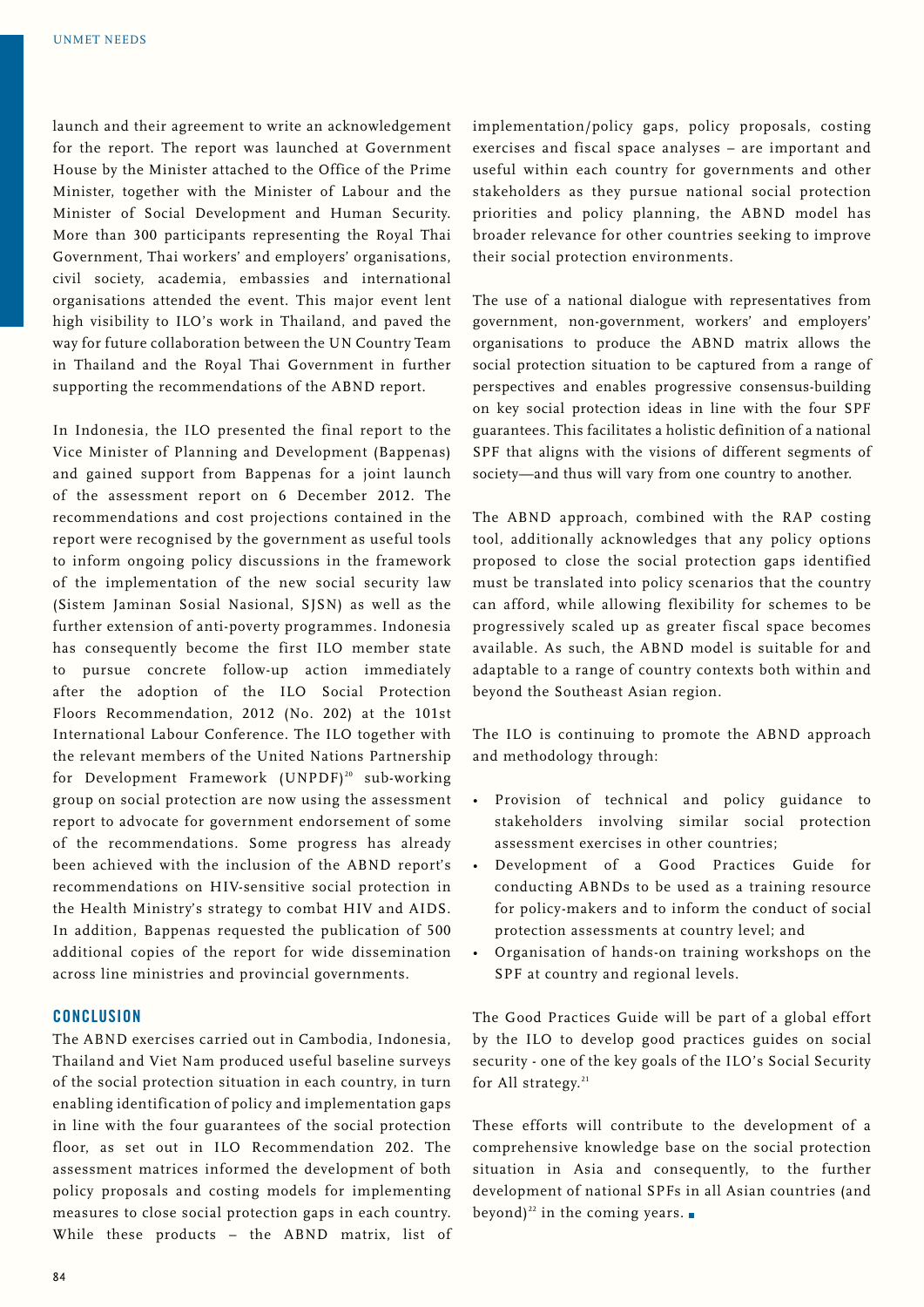#### Endnotes

The endnotes in this article are published in its original format as requested by the authors.

- The authors wish to acknowledge the authors of the SPF assessment reports upon which this paper is based, namely Michael Cichon, Florence Bonnet, Carlos Galian, Gintare Mazeikaite, Jean-Claude Hennicot, Wolfgang Scholz, Sinta Satriana, Dr Thaworn Sakunphanit, Orawan Prasitsiriphol, and the many others who contributed to the compilation and production of each respective report.
- 2 The ABND exercises were supported by the ILO-Korea partnership programme, Government of the Netherlands, Government of Finland, UN Office for South-South Cooperation, Grand Duchy of Luxemburg and ILO-European Union project.
- 3 For Cambodia, see: Hennicot, J-C and Scholz, W., *Cambodia: Social Protection Expenditure and Performance Review*, EU/ ILO Project on 'Improving Social Protection and Promoting Employment', in cooperation with the GIZ Social Health Protection Programme, Cambodia, in the context of the P4H initiative (ILO, Geneva, 2012), available at: www. social-protection.org/gimi/gess/RessShowRessource. do?ressourceId=30950 [accessed 28 July 2013] and Hennicot, J-C., *Cambodia: Financial assessment of the National Social Protection Strategy for the Poor and Vulnerable*, EU/ ILO Project on 'Improving Social Protection and Promoting Employment', (ILO, Geneva, 2012), available at: www.ilo. org/brussels/meetings-and-events/WCMS\_196003/lang--en/ index.htm [accessed 28 July 2013]. For Indonesia, see: Satriana, S. and Schmitt, V., *Social protection assessment based national dialogue: Towards a nationally defined social protection floor in Indonesia* (ILO Jakarta Office, Jakarta, 2012), available at: www.ilo.org/jakarta/whatwedo/ publications/WCMS\_195572/lang--en/index.htm [accessed 28 July 2013]. For Thailand, see: Schmitt, V., Sakunphanit, Dr. T. and Prasitsiriphol, O., *Social protection assessment based national dialogue: Towards a nationally defined social protection floor in Thailand*, (ILO UN Country Team Thailand, Bangkok, 2013), available at: www.ilo.org/ secsoc/information-resources/publications-and-tools/booksand-reports/WCMS\_213264/lang--en/index.htm [accessed 28 July 2013]. For Vietnam, see: Cichon, M.; Bonnet, F.; Schmitt, V.; Galian, C.; Mazeikaite, G., *Analysis of the Viet Nam National Social Protection Strategy (2011-2020) in the context of social protection floors objectives: A rapid assessment*, Extension of Social Security (ESS) Paper No. 32 (ILO Social Security Department, Geneva, 2012), available at: www.ilo.org/secsoc/information-resources/publications-andtools/Workingpapers/WCMS\_207667/lang--en/index.htm [accessed 28 July 2013]
- 4 See, for example: ILO, *Social protection floor for a fair and inclusive globalization: Report of the Advisory Group chaired by Michelle Bachelet Convened by the ILO with the collaboration of the WHO*, (ILO, Geneva, 2011), p. 16,

available at: www.ilo.org/global/publications/books/ WCMS\_165750/lang--en/index.htm [accessed 28 July 2013]; Ghosh, J., 'Social protection is the best foundation', Guardian UK, 8 November 2011, available at: www.guardian.co.uk/ global-development/poverty-matters/2011/nov/08/reportsocial-protection-floor-economy [accessed 28 July 2013]; International Social Security Association (ISSA), 'International support for social protection floor gathers momentum', ISSA website, 8 November 2011, available at: www.issa. int/News-Events/News2/International-support-for-the-socialprotection-floor-gathers-momentum [accessed 28 July 2013].

- The Initiative supports countries to plan and implement sustainable social protection schemes and essential social services. A global coalition was built to work on SPF-I, comprising UN agencies, the IMF and World Bank, development partners and leading NGOs. For further information on the SPF coalition and advisory group, see 'About the Social Protection Floor', Social Protection Floor Gateway website (undated) www.socialprotectionfloor-gateway. org/4.htm [accessed 22 July 2013] and 'The Social Protection Floor', Global Extension of Social Security (GESS) website, 2013, www.socialsecurityextension.org/gimi/gess/ShowTheme. do?tid=1321 [accessed 22 July 2013].
- 6 The final communiqué of the G20 meeting in November 2011 acknowledged 'the importance of social protection floors in each of our countries, adapted to national situations': *G20 Heads of State Meeting in Cannes, 3-4 November 2011: Final Communique*, para 6 (G20, 2011), available at: www.g20.org/documents/ [accessed 22 July 2013].
- 7 The outcome document of the Millennium Development Goals (MDGs) Summit adopted by the General Assembly in September 2010 states that 'promoting universal access to social services and providing a social protection floor can make an important contribution to consolidating and achieving further development gains'. The Summit conclusions additionally included the SPF approach at the top of the stated development agenda. General Assembly, A/65/L.1, *Keeping the promise: united to achieve the Millennium Development Goals*, (19 October 2010), available at: www.un.org/ga/ search/view\_doc.asp?symbol=A/RES/65/1 [accessed 22 July 2013]. See also: UN System Task Team on the Post-2015 UN Development Agenda, *Social protection: A development priority in the post-2015 UN development agenda*, Thematic Think Piece by ECA, ILO, UNCTAD, UNDESA and UNICEF (May 2012), available at: www.un.org/en/development/desa/ policy/untaskteam\_undf/thinkpieces/16\_social\_protection.pdf [accessed 22 July 2013].
- 8 See: *R202 Social Protection Floors Recommendation, 2012 (No. 202)*, Recommendation concerning National Floors of Social Protection, adopted at 101st ILC session, Geneva, 14 Jun 2012, available at: www.ilo.org/dyn/normlex/ en/f?p=1000:12100:0::NO::P12100\_INSTRUMENT\_ID:3065524 [accessed 22 July 2012]. The ILC also adopted a Resolution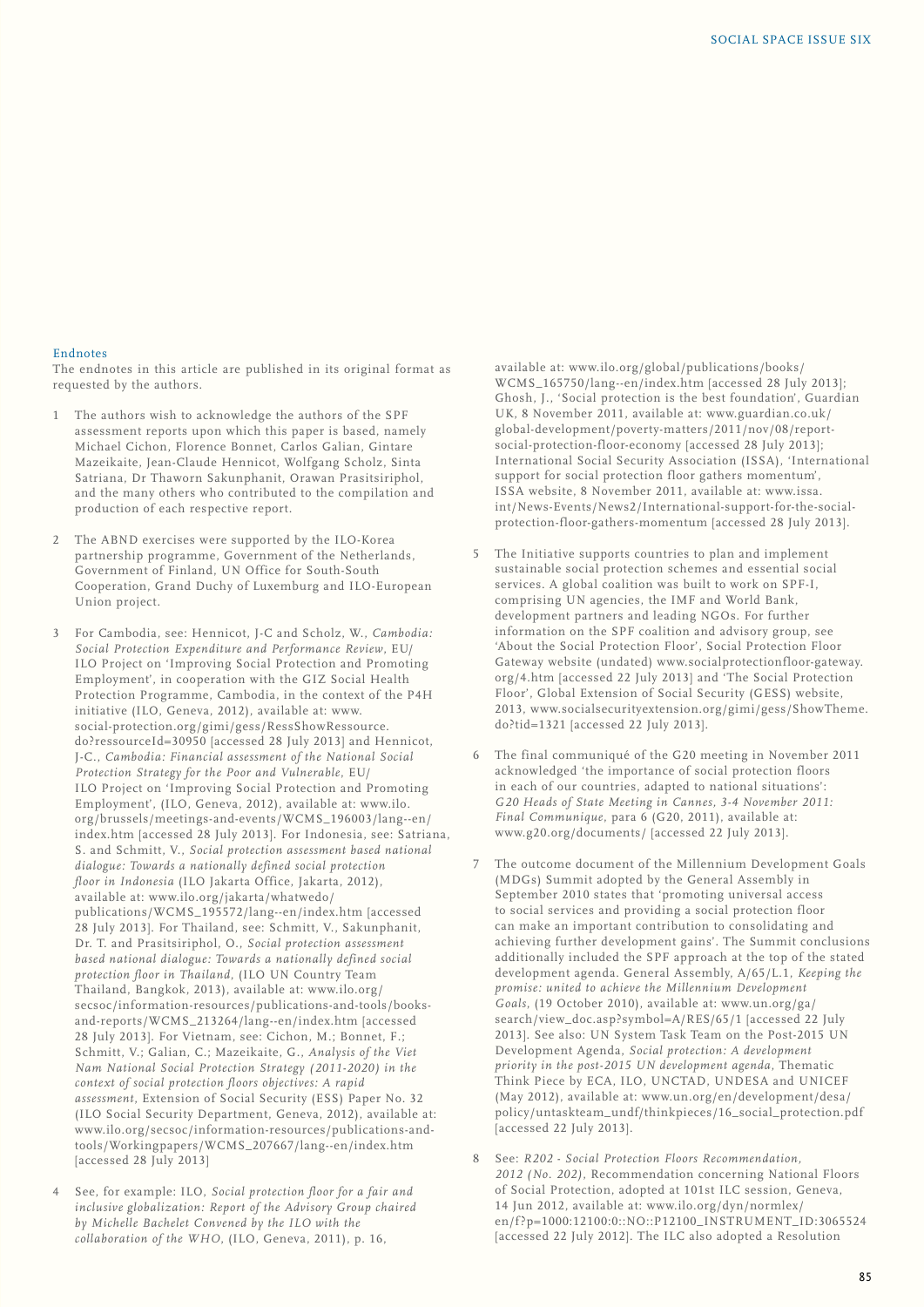concerning efforts to make national social protection floors a reality worldwide, which invites governments, employers and workers to jointly give full attention to implementing Recommendation No. 202 as soon as national circumstances permit. See: 'Resolution I of ILO', *Resolutions adopted by the International Labour Conference at its 101th Session (Geneva, June 2012)*, ILO website, 29 November 2012, available at: www.ilo.org/ilc/ILCSessions/101stSession/texts-adopted/ WCMS\_194631/lang--en/index.htm [accessed 22 July 2013].

- 9 UN Economic and Social Commission for Asia and the Pacific (ESCAP), *Resolution 67/8 on Strengthening social protection systems in Asia and the Pacific*, 25 May 2011, available at: www.unescap.org/EDC/English/AnnualReports/2011- Resolutions-E67\_23E.pdf [accessed 22 July 2013]
- 10 ILO, *Conclusions of the 15th Asia and the Pacific Regional Meeting*, Kyoto, Japan, 4-7 December 2011, available at: www.ilo.org/global/meetings-and-events/regional-meetings/ asia/aprm-15/reports/WCMS\_169589/lang--en/index.htm  $[accessed 22]$   $[ulv 2013]$ .
- 11 The ASEAN Declaration on Strengthening Social Protection was adopted at the Eighth ASEAN Ministerial Meeting on Social Welfare and Development held in Siem Reap, Cambodia on 6 September 2013. The declaration will be submitted to Leaders at the 23rd ASEAN Summit in October 2013 in Brunei Darussalam. The Declaration affirms that everyone, especially those who are poor, at risk, persons with disabilities, older persons, out-of-school youth, children, migrant workers and other vulnerable groups are entitled to equitable access to social protection that is a basic human right. See: 'Joint Statement of the Eight ASEAN Ministerial Meeting on Social Welfare and Development (8th AMMSWD)', 6 September 2013, available at: http://www.asean.org/news/asean-statementcommuniques/item/joint-statement-of-the-eight-aseanministerial-meeting-on-social-welfare-and-development-8thammswd
- 12 The RAP uses a simple methodology that builds on single age population projections, single age estimates of labour force participation rates; along with a relatively crude economic scenario determined by assumptions about overall GDP growth, productivity, inflation, wages and poverty rates. The model uses these variables as drivers of expenditure and revenues starting from initial statistical values given for the last observation years.
- 13 This following section summarises some of the key findings from the ABND exercises carried out in Cambodia, Indonesia, Thailand and Viet Nam. Please see the full ABND reports as referenced in Endnote 3 for the full assessment matrices and findings.
- 14 There is no single accepted definition of what constitutes a public works programme, however for the purposes of this paper and the ILOs approach, the following definition is appropriate: "Public Works Programmes (PWP) refer to the more common and traditional public employment

programmes; although these may be a temporary response to specific shocks and crises, public works programmes can also have a longer-term horizon. Cash and food for work programmes are included in this term". See Lieuw-Kie-Song, M. and Philip, K., *Mitigating a Jobs Crisis: Innovation in Targeted Employment Programmes*, Employment Sector Employment Report No. 6 (ILO, Geneva, 2010) Available at www.ilo.int/wcmsp5/groups/public/---ed\_emp/documents/ publication/wcms\_142973.pdf

- 15 Indexation refers to the adjustment of benefits according to measures such as the Consumer Price Index (CPI), a statistical estimate constructed using the prices of a sample of consumer goods and services purchases by households and used as a measure of inflation. Thus to index social security benefits allows for the adjustment of benefit levels in response to the impact of inflation has on their real value.
- 16 For the full list of policy options costed and details of calculations/combined benefit scenarios, see pp. 13-27 of Hennicot, J-C (2012), op. cit.
- 17 For the full list of policy options costed and details of calculations/combined benefit scenarios, see pp.59-73 of Satriana, S. and Schmitt, V. (2012), op. cit.
- 18 For the full list of policy options costed and details of calculations/combined benefit scenarios, see pp. 52-70 of Schmitt, V., Sakunphanit, Dr. T. and Prasitsiriphol, O. (2013), op. cit.
- 19 For the full list of policy options costed and details of calculations/combined benefit scenarios, see pp. 25-31 of Cichon, M.; Bonnet, F.; Schmitt, V.; Galian, C.; Mazeikaite, G. (2012), op. cit.
- 20 For further information about the UNPDF, see: Government of the Republic of Indonesia and United Nations, United Nations Partnership for Development Framework 2011-2015: Indonesia (Indonesia, 2010), available at www.un.or.id/ en/what-we-do/partnership-for-development
- 21 Point (l) of 'The role of the ILO and follow up' states that the ILO will 'develop in cooperation with ILO constituents a social security good practices guide that provides member States with practical guidance and benchmarks to evaluate and enhance their national social protection provisions, including general and financial social security management, benefit design and good governance'. See: ILO, *Social security for all. Building social protection floors and comprehensive social security systems. The strategy of the International Labour Organization*, p. 25 (ILO Social Security Department, Geneva, 2012), available at: www.ilo.org/secsoc/informationresources/publications-and-tools/books-and-reports/WCMS\_ SECSOC\_34188/lang--en/index.htm [accessed 21 August 2013]
- 22 Preliminary social protection assessment activities have been initiated or are planned for Laos, Myanmar, Mongolia, the Solomon Islands, and Vanuatu.